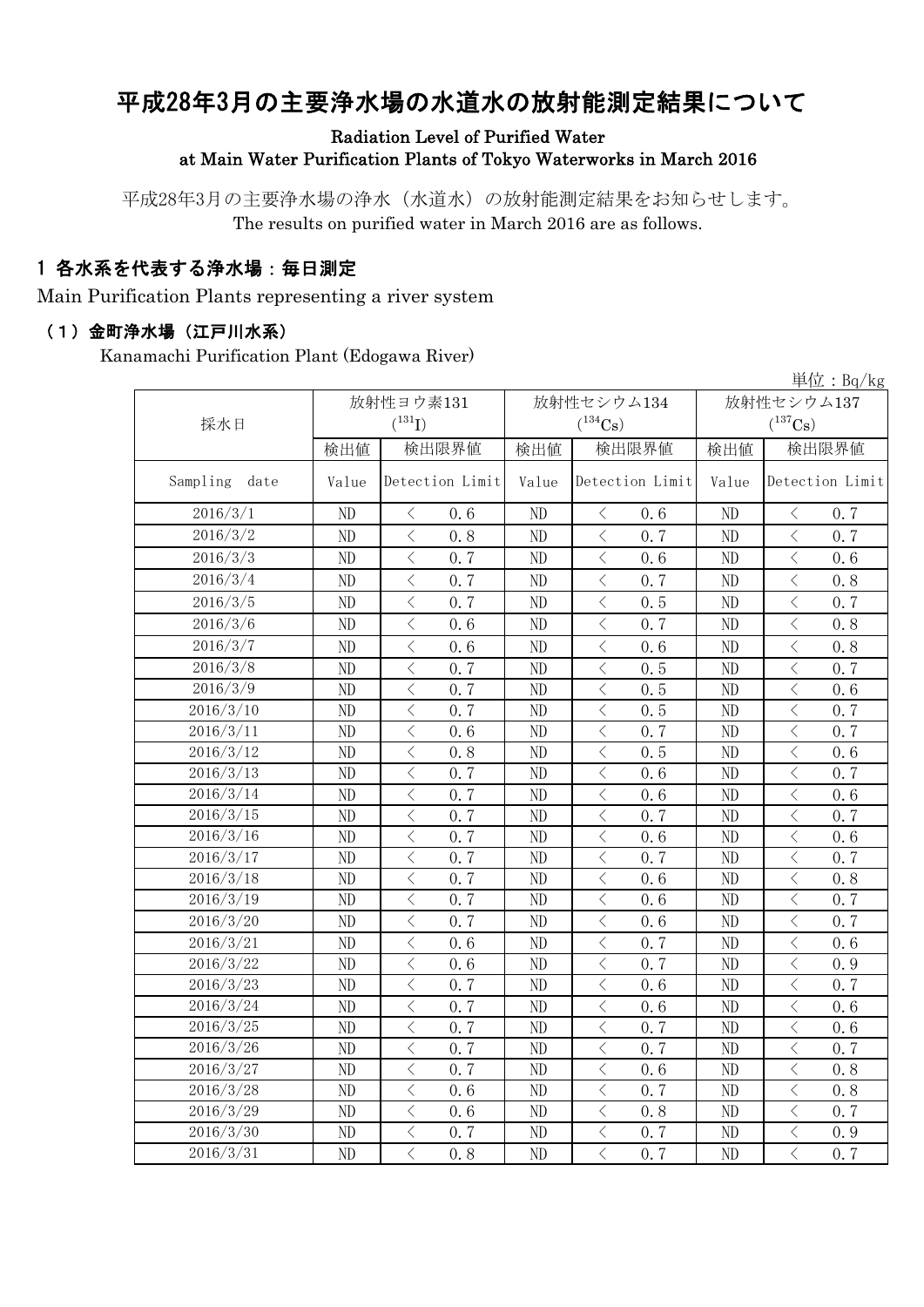### (2)朝霞浄水場 (荒川水系)

Asaka Purification Plant (Arakawa River)

|               |       |                                                 |          |                                                                                                                                                                                                                                                | $\pm 1$ $\mu$ $\cdot$ $Dq/ng$ |                                                 |  |  |
|---------------|-------|-------------------------------------------------|----------|------------------------------------------------------------------------------------------------------------------------------------------------------------------------------------------------------------------------------------------------|-------------------------------|-------------------------------------------------|--|--|
|               |       | 放射性ヨウ素131                                       |          | 放射性セシウム134                                                                                                                                                                                                                                     |                               | 放射性セシウム137                                      |  |  |
| 採水日           |       | $({}^{131}\mathrm{I})$                          |          | $(^{134}\mathrm{Cs})$                                                                                                                                                                                                                          |                               | $(^{137}\mathrm{Cs})$                           |  |  |
|               | 検出値   | 検出限界値                                           | 検出値      | 検出限界値                                                                                                                                                                                                                                          | 検出値                           | 検出限界値                                           |  |  |
| Sampling date | Value | Detection Limit                                 | Value    | Detection Limit                                                                                                                                                                                                                                | Value                         | Detection Limit                                 |  |  |
| 2016/3/1      | ND    | $\lt$<br>0.6                                    | ND       | $\langle$<br>0.5                                                                                                                                                                                                                               | ND                            | $\langle$<br>0.8                                |  |  |
| 2016/3/2      | ND    | $\overline{\left\langle \right\rangle }$<br>0.6 | ND       | $\langle$<br>0.5                                                                                                                                                                                                                               | ND                            | $\langle$<br>0.7                                |  |  |
| 2016/3/3      | ND    | $\lt$<br>0.8                                    | ND       | $\overline{\left\langle \right. }% ,\left\langle \overline{\left\langle \right. }% ,\left\langle \overline{\left\langle \right\rangle }\right\rangle \right.$<br>0.7                                                                           | ND                            | $\lt$<br>0.7                                    |  |  |
| 2016/3/4      | ND    | $\langle$<br>0.7                                | ND       | $\hspace{0.5cm}\big\langle$<br>0.5                                                                                                                                                                                                             | ND                            | $\, \big\langle \,$<br>0.7                      |  |  |
| 2016/3/5      | ND    | $\lt$<br>0.7                                    | ND       | $\, <\,$<br>0.6                                                                                                                                                                                                                                | ND                            | $\lt$<br>0.7                                    |  |  |
| 2016/3/6      | ND    | $\lt$<br>0.7                                    | ND       | $\lt$<br>0.7                                                                                                                                                                                                                                   | ND                            | $\lt$<br>0.8                                    |  |  |
| 2016/3/7      | ND    | $\overline{\left\langle \right\rangle }$<br>0.6 | ND       | $\,$ $\,$ $\,$<br>0.7                                                                                                                                                                                                                          | ND                            | $\langle$<br>0.8                                |  |  |
| 2016/3/8      | ND    | $\langle$<br>0.7                                | ND       | $\langle$<br>0.7                                                                                                                                                                                                                               | ND                            | $\langle$<br>0.7                                |  |  |
| 2016/3/9      | ND    | $\overline{\left\langle \right\rangle }$<br>0.7 | ND       | $\langle$<br>0.8                                                                                                                                                                                                                               | ND                            | $\langle$<br>0.7                                |  |  |
| 2016/3/10     | ND    | $\overline{\left\langle \right\rangle }$<br>0.7 | ND       | $\lt$<br>0.6                                                                                                                                                                                                                                   | ND                            | $\,$ $\,$ $\,$<br>0.9                           |  |  |
| 2016/3/11     | ND    | $\overline{\left\langle \right\rangle }$<br>0.7 | ND       | $\overline{\left\langle \right\rangle }$<br>0.6                                                                                                                                                                                                | ND                            | $\overline{\left\langle \right\rangle }$<br>0.6 |  |  |
| 2016/3/12     | ND    | $\overline{\left\langle \right\rangle }$<br>0.7 | ND       | $\,$ $\,$ $\,$<br>0.7                                                                                                                                                                                                                          | ND                            | $\bigg\langle$<br>0.7                           |  |  |
| 2016/3/13     | ND    | $\,$ $\,$ $\,$<br>0.8                           | ND       | $\overline{\left\langle \right\rangle }$<br>0.7                                                                                                                                                                                                | ND                            | $\langle$<br>0.6                                |  |  |
| 2016/3/14     | ND    | $\overline{\left\langle \right\rangle }$<br>0.7 | ND       | $\lt$<br>0.7                                                                                                                                                                                                                                   | ND                            | $\,$ $\,$ $\,$<br>0.8                           |  |  |
| 2016/3/15     | ND    | $\langle$<br>0.6                                | ND       | $\langle$<br>0.7                                                                                                                                                                                                                               | ND                            | $\langle$<br>0.6                                |  |  |
| 2016/3/16     | ND    | $\overline{\left\langle \right\rangle }$<br>0.6 | ND       | $\langle$<br>0.7                                                                                                                                                                                                                               | ND                            | $\overline{\left\langle \right\rangle }$<br>0.7 |  |  |
| 2016/3/17     | ND    | $\lt$<br>0.6                                    | $\rm ND$ | $\overline{\left\langle \right. }% ,\left\langle \overline{\left\langle \right. }\right\rangle _{0}\right\langle \overline{\left\langle \right. }% ,\left\langle \overline{\left\langle \right. }\right\rangle _{0}\right\rangle _{0}}$<br>0.5 | $\rm ND$                      | $\overline{\left\langle \right\rangle }$<br>0.7 |  |  |
| 2016/3/18     | ND    | $\lt$<br>0.7                                    | ND       | $\,$ $\,$ $\,$<br>0.7                                                                                                                                                                                                                          | ND                            | $\lt$<br>0.7                                    |  |  |
| 2016/3/19     | ND    | $\overline{\left\langle \right\rangle }$<br>0.7 | ND       | $\overline{\left\langle \right. }% ,\left\langle \overline{\left\langle \right. }\right\rangle _{0}\right\langle \overline{\left\langle \right. }% ,\left\langle \overline{\left\langle \right. }\right\rangle _{0}\right\rangle _{0}}$<br>0.7 | ND                            | $\langle$<br>0.7                                |  |  |
| 2016/3/20     | ND    | $\langle$<br>0.8                                | ND       | $\hspace{0.5cm}\big\langle$<br>0.6                                                                                                                                                                                                             | ND                            | $\,$ $\,$ $\,$<br>0.7                           |  |  |
| 2016/3/21     | ND    | $\lt$<br>0.7                                    | ND       | $\langle$<br>0.7                                                                                                                                                                                                                               | ND                            | $\lt$<br>0.6                                    |  |  |
| 2016/3/22     | ND    | $\lt$<br>0.8                                    | ND       | $\langle$<br>0.7                                                                                                                                                                                                                               | ND                            | $\lt$<br>0.8                                    |  |  |
| 2016/3/23     | ND    | $\lt$<br>0.7                                    | $\rm ND$ | $\langle$<br>0.7                                                                                                                                                                                                                               | ND                            | $\langle$<br>0.5                                |  |  |
| 2016/3/24     | ND    | $\langle$<br>0.7                                | ND       | $\langle$<br>0.5                                                                                                                                                                                                                               | ND                            | $\langle$<br>0.7                                |  |  |
| 2016/3/25     | ND    | $\langle$<br>0.8                                | $\rm ND$ | $\lt$<br>0.7                                                                                                                                                                                                                                   | $\rm ND$                      | $\lt$<br>0.7                                    |  |  |
| 2016/3/26     | ND    | $\lt$<br>0.8                                    | $\rm ND$ | $\,$ $\,$ $\,$<br>0.7                                                                                                                                                                                                                          | $\rm ND$                      | $\langle$<br>0.6                                |  |  |
| 2016/3/27     | ND    | $\langle$<br>0.5                                | ND       | $\,$ $\,$ $\,$<br>0.6                                                                                                                                                                                                                          | ND                            | $\lt$<br>0.7                                    |  |  |
| 2016/3/28     | ND    | $\overline{\left\langle \right\rangle }$<br>0.7 | ND       | $\,$ $\,$ $\,$<br>0.8                                                                                                                                                                                                                          | $\rm ND$                      | $\overline{\left\langle \right\rangle }$<br>0.7 |  |  |
| 2016/3/29     | ND    | $\overline{\left\langle \right\rangle }$<br>0.7 | ND       | $\overline{\left\langle \right\rangle }$<br>0.6                                                                                                                                                                                                | $\rm ND$                      | $\langle$<br>0.7                                |  |  |
| 2016/3/30     | ND    | $\overline{\left\langle \right\rangle }$<br>0.7 | ND       | $\lt$<br>0.6                                                                                                                                                                                                                                   | ND                            | $\lt$<br>0.7                                    |  |  |
| 2016/3/31     | ND    | $\langle$<br>0.6                                | ND       | $\langle$<br>0.8                                                                                                                                                                                                                               | $\rm ND$                      | $\langle$<br>0.7                                |  |  |

単位:Bq/kg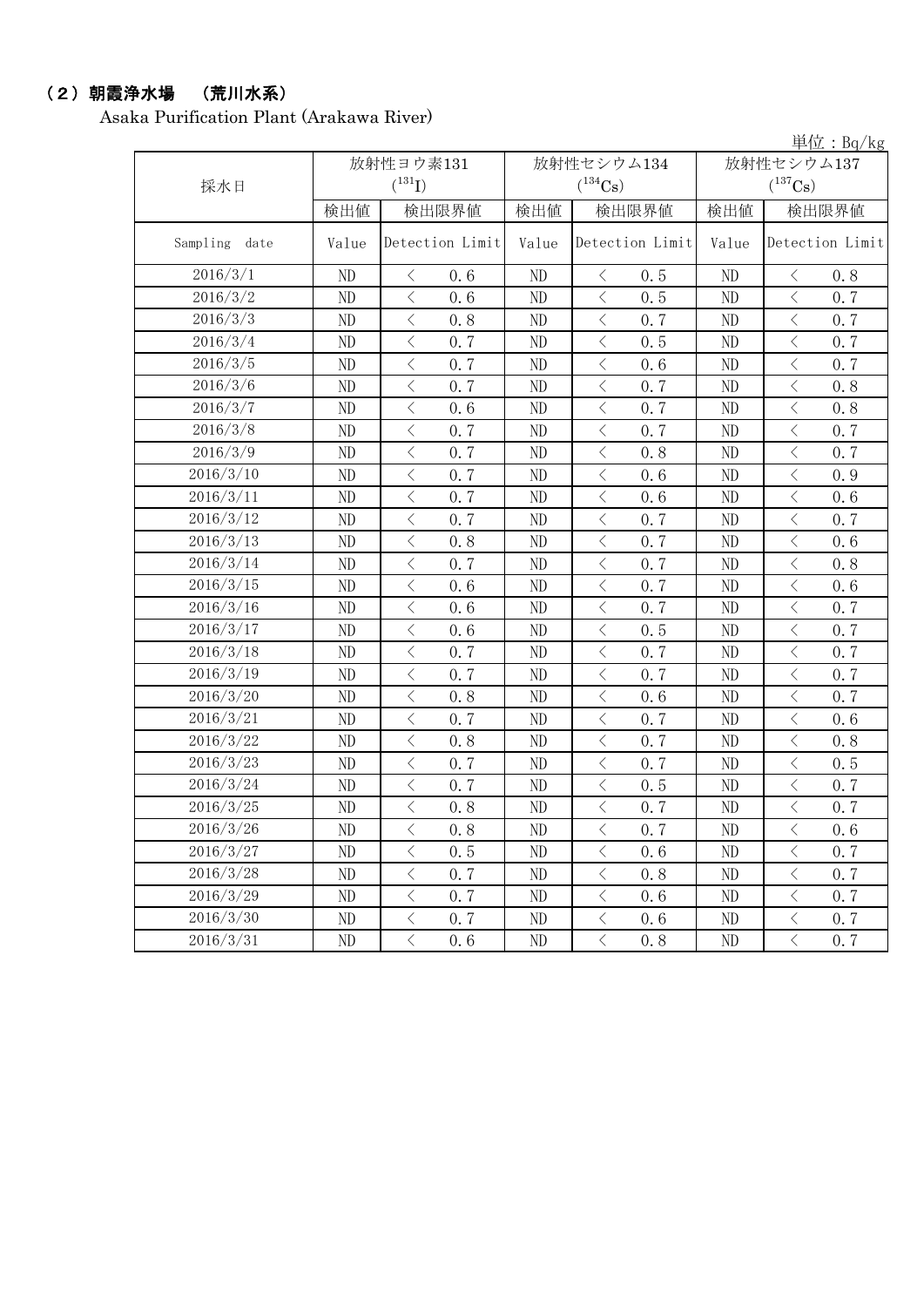# (3)小作浄水場 (多摩川水系)

Ozaku Purification Plant (Tamagawa River)

|                  |          |                                                 |          |                                                                                                                                   |     | $\frac{\cancel{\text{H}}}{\cancel{\text{L}}}$ : Bq/kg |
|------------------|----------|-------------------------------------------------|----------|-----------------------------------------------------------------------------------------------------------------------------------|-----|-------------------------------------------------------|
|                  |          | 放射性ヨウ素131<br>放射性セシウム134                         |          |                                                                                                                                   |     | 放射性セシウム137                                            |
| 採水日              |          | $(^{131}I)$                                     |          | $(^{134}Cs)$                                                                                                                      |     | $(^{137}\mathrm{Cs})$                                 |
|                  | 検出値      | 検出限界値                                           | 検出値      | 検出限界値                                                                                                                             | 検出値 | 検出限界値                                                 |
| Sampling<br>date | Value    | Detection Limit                                 | Value    | Detection Limit                                                                                                                   |     | Detection Limit                                       |
| 2016/3/1         | ND       | 0.7<br>$\langle$                                | ND       | 0.7<br>$\langle$                                                                                                                  | ND  | 0.8<br>$\lt$                                          |
| 2016/3/2         | ND       | $\langle$<br>0.7                                | ND       | $\langle$<br>0.7                                                                                                                  | ND  | $\langle$<br>0.7                                      |
| 2016/3/3         | ND       | $\lt$<br>0.6                                    | ND       | $\lt$<br>0.7                                                                                                                      | ND  | $\lt$<br>0.7                                          |
| 2016/3/4         | ND       | $\,$ $\,$ $\,$<br>0.7                           | ND       | $\hspace{0.1mm} <\hspace{0.1mm}$<br>0.7                                                                                           | ND  | $\langle$<br>0.7                                      |
| 2016/3/5         | ND       | $\,$ $\,$ $\,$<br>0.8                           | ND       | $\langle$<br>0.7                                                                                                                  | ND  | $\langle$<br>0.7                                      |
| 2016/3/6         | ND       | $\langle$<br>0.8                                | ND       | $\,$ $\,$ $\,$<br>0.7                                                                                                             | ND  | $\lt$<br>0.6                                          |
| 2016/3/7         | ND       | $\langle$<br>0.7                                | ND       | $\hspace{0.1mm} <\hspace{0.1mm}$<br>0.6                                                                                           | ND  | $\,$ $\,$ $\,$<br>0.7                                 |
| 2016/3/8         | ND       | $\lt$<br>0.7                                    | ND       | $\, \mathopen{\begin{array}{c} \mathopen{\begin{array}{c} \mathopen{\begin{array}{c} \mathopen{\end{array}}}}\end{array}}$<br>0.6 | ND  | $\, \zeta \,$<br>0.7                                  |
| 2016/3/9         | ND       | $\langle$<br>0.7                                | ND       | $\langle$<br>0.6                                                                                                                  | ND  | $\langle$<br>0.7                                      |
| 2016/3/10        | ND       | $\langle$<br>0.6                                | ND       | $\langle$<br>0.6                                                                                                                  | ND  | $\langle$<br>0.6                                      |
| 2016/3/11        | ND       | $\lt$<br>0.7                                    | ND       | $\lt$<br>0.7                                                                                                                      | ND  | $\lt$<br>0.5                                          |
| 2016/3/12        | ND       | $\lt$<br>0.8                                    | ND       | 0.7<br>$\, < \,$                                                                                                                  | ND  | $\lt$<br>0.9                                          |
| 2016/3/13        | ND       | $\overline{\left\langle \right\rangle }$<br>0.8 | ND       | $\langle$<br>0.7                                                                                                                  | ND  | $\langle$<br>0.9                                      |
| 2016/3/14        | ND       | $\langle$<br>0.7                                | ND       | $\,$ $\,$ $\,$<br>0.8                                                                                                             | ND  | $\lt$<br>0.7                                          |
| 2016/3/15        | ND       | $\langle$<br>0.7                                | ND       | $\,$ $\,$ $\,$<br>0.5                                                                                                             | ND  | $\langle$<br>0.6                                      |
| 2016/3/16        | ND       | $\lt$<br>0.6                                    | ND       | $\, < \,$<br>0.7                                                                                                                  | ND  | $\lt$<br>0.7                                          |
| 2016/3/17        | ND       | $\langle$<br>0.6                                | ND       | $\langle$<br>0.5                                                                                                                  | ND  | $\langle$<br>0.8                                      |
| 2016/3/18        | ND       | $\langle$<br>0.7                                | ND       | $\langle$<br>0.7                                                                                                                  | ND  | $\,$ $\,$ $\,$<br>0.6                                 |
| 2016/3/19        | ND       | $\lt$<br>0.7                                    | ND       | $\, < \,$<br>0.7                                                                                                                  | ND  | $\lt$<br>0.7                                          |
| 2016/3/20        | ND       | $\,$ $\,$ $\,$<br>0.8                           | ND       | $\hspace{0.1mm} <\hspace{0.1mm}$<br>0.7                                                                                           | ND  | $\,$ $\,$ $\,$<br>0.8                                 |
| 2016/3/21        | ND       | $\,$ $\,$ $\,$<br>0.7                           | ND       | $\langle$<br>0.5                                                                                                                  | ND  | $\langle$<br>0.6                                      |
| 2016/3/22        | ND       | $\langle$<br>0.7                                | ND       | $\lt$<br>0.8                                                                                                                      | ND  | $\lt$<br>0.6                                          |
| 2016/3/23        | ND       | $\,$ $\,$ $\,$<br>0.7                           | ND       | $\hspace{0.1mm} <\hspace{0.1mm}$<br>0.7                                                                                           | ND  | $\,$ $\,$ $\,$<br>0.8                                 |
| 2016/3/24        | ND       | $\lt$<br>0.6                                    | ND       | $\hspace{0.1mm} <\hspace{0.1mm}$<br>0.6                                                                                           | ND  | $\, \zeta \,$<br>0.7                                  |
| 2016/3/25        | ND       | $\langle$<br>0.6                                | ND       | $\langle$<br>0.6                                                                                                                  | ND  | $\langle$<br>0.7                                      |
| 2016/3/26        | $\rm ND$ | $\bigg\langle$<br>0.8                           | $\rm ND$ | $\bigg\langle$<br>0.6                                                                                                             | ND  | $\bigg\langle$<br>0.7                                 |
| 2016/3/27        | ND       | $\langle$<br>0.9                                | ND       | $\, < \,$<br>0.8                                                                                                                  | ND  | $\langle$<br>0.8                                      |
| 2016/3/28        | ND       | $\, <\,$<br>0.7                                 | ND       | $\hspace{0.1mm} <\hspace{0.1mm}$<br>0.6                                                                                           | ND  | $\, \big\langle \,$<br>0.7                            |
| 2016/3/29        | $\rm ND$ | $\langle$<br>0.6                                | ND       | $\langle$<br>0.5                                                                                                                  | ND  | $\, \big\langle \,$<br>0.7                            |
| 2016/3/30        | ND       | $\langle$<br>0.6                                | ND       | $\langle$<br>0.6                                                                                                                  | ND  | $\mathord{<}$<br>0.7                                  |
| 2016/3/31        | ND       | $\langle$<br>0.8                                | ND       | $\hspace{0.1mm} <\hspace{0.1mm}$<br>0.7                                                                                           | ND  | $\, <\,$<br>0, 7                                      |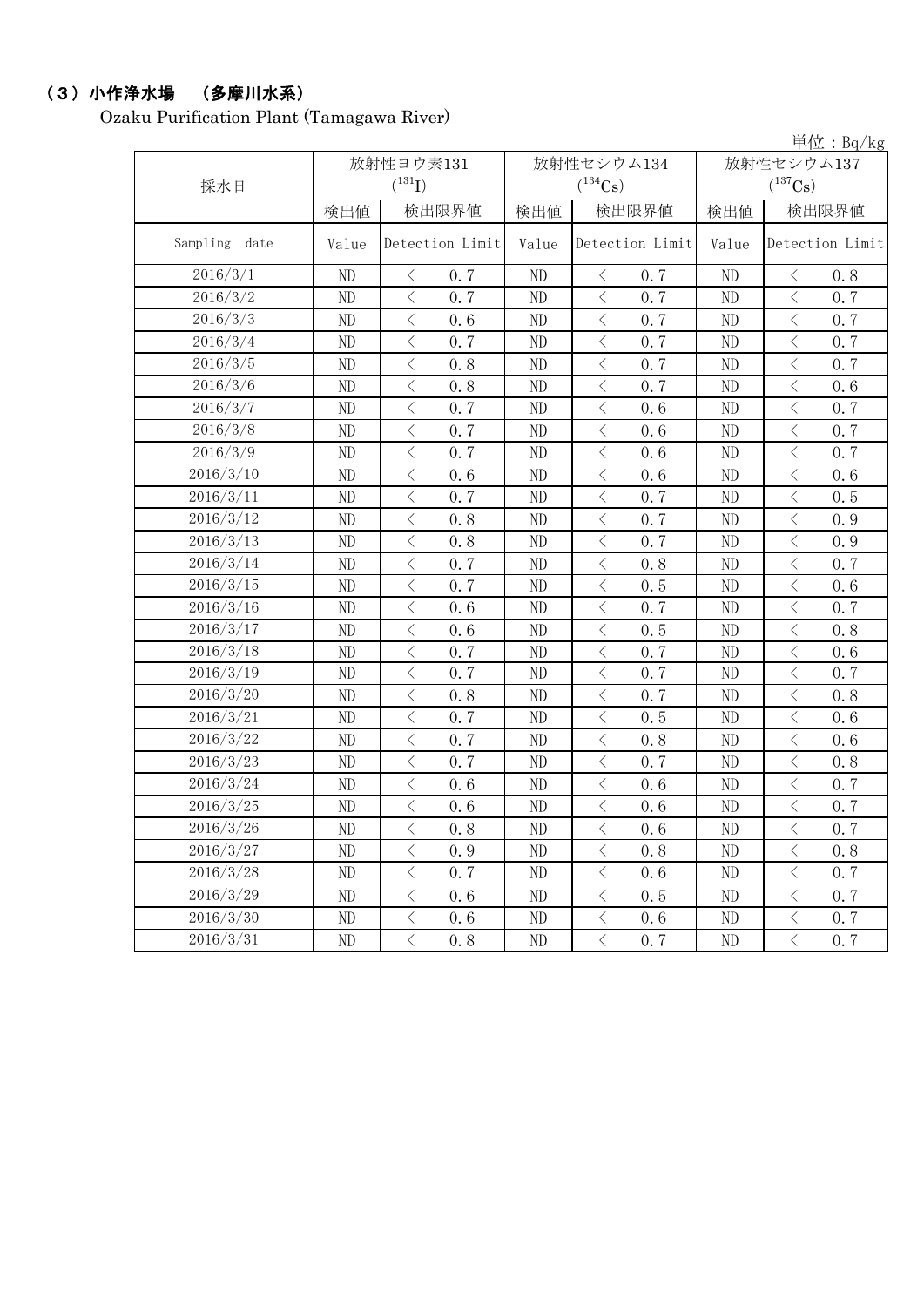# (4)東村山浄水場 (多摩川・荒川水系)

Higashi-murayama Purification Plant (Tamagawa・Arakawa River)

|                  |          |                                                 |          |                                                                                                               |       | 単位: $Bq/kg$                                     |
|------------------|----------|-------------------------------------------------|----------|---------------------------------------------------------------------------------------------------------------|-------|-------------------------------------------------|
|                  |          | 放射性ヨウ素131                                       |          | 放射性セシウム134                                                                                                    |       | 放射性セシウム137                                      |
| 採水日              |          | $(^{131}I)$                                     |          | $(^{134}\mathrm{Cs})$                                                                                         |       | $(^{137}\mathrm{Cs})$                           |
|                  | 検出値      | 検出限界値                                           | 検出値      | 検出限界値                                                                                                         | 検出値   | 検出限界値                                           |
| Sampling<br>date | Value    | Detection Limit                                 | Value    | Detection Limit                                                                                               | Value | Detection Limit                                 |
| 2016/3/1         | ND       | $\langle$<br>0.7                                | ND       | $\langle$<br>0.7                                                                                              | ND    | 0.7<br>$\lt$                                    |
| 2016/3/2         | ND       | $\langle$<br>0.5                                | ND       | $\langle$<br>0.7                                                                                              | ND    | $\lt$<br>0.6                                    |
| 2016/3/3         | ND       | $\langle$<br>0.7                                | ND       | $\,$ $\,$ $\,$<br>0.6                                                                                         | ND    | $\,$ $\,$ $\,$<br>0, 6                          |
| 2016/3/4         | ND       | $\langle$<br>0.7                                | ND       | $\langle$<br>0.7                                                                                              | ND    | $\langle$<br>0.7                                |
| 2016/3/5         | ND       | $\langle$<br>0.9                                | ND       | $\,$ $\,$ $\,$<br>0.7                                                                                         | ND    | $\lt$<br>0.7                                    |
| 2016/3/6         | ND       | $\langle$<br>0.8                                | ND       | $\,$ $\,$ $\,$<br>0.7                                                                                         | ND    | $\,$ $\,$ $\,$<br>0.7                           |
| 2016/3/7         | ND       | $\langle$<br>0.7                                | ND       | $\hspace{0.1mm}\mathopen{\begin{array}{c}\mathopen{\fbox{$\scriptstyle<\}}\end{array}}\hspace{-0.1mm}$<br>0.8 | ND    | $\, <\,$<br>0.6                                 |
| 2016/3/8         | ND       | $\langle$<br>0.7                                | ND       | $\langle$<br>0.6                                                                                              | ND    | $\langle$<br>0.8                                |
| 2016/3/9         | ND       | $\langle$<br>0.6                                | ND       | $\langle$<br>0.6                                                                                              | ND    | $\overline{\left\langle \right\rangle }$<br>0.7 |
| 2016/3/10        | ND       | $\langle$<br>0.7                                | ND       | $\langle$<br>0.5                                                                                              | ND    | $\lt$<br>0.7                                    |
| 2016/3/11        | ND       | $\lt$<br>0.7                                    | ND       | $\,$ $\,$ $\,$<br>0.6                                                                                         | ND    | $\lt$<br>0.6                                    |
| 2016/3/12        | ND       | $\overline{\left\langle \right\rangle }$<br>0.7 | ND       | $\,$ $\,$ $\,$<br>0.5                                                                                         | ND    | $\,$ $\,$ $\,$<br>0.7                           |
| 2016/3/13        | ND       | $\langle$<br>0.7                                | ND       | $\langle$<br>0.6                                                                                              | ND    | $\lt$<br>0.6                                    |
| 2016/3/14        | ND       | $\,$ $\,$ $\,$<br>0.7                           | ND       | $\langle$<br>0.8                                                                                              | ND    | $\langle$<br>0.6                                |
| 2016/3/15        | ND       | $\lt$<br>0.6                                    | ND       | $\, < \,$<br>0.7                                                                                              | ND    | $\lt$<br>0.7                                    |
| 2016/3/16        | ND       | $\langle$<br>0.7                                | ND       | $\langle$<br>0.7                                                                                              | ND    | $\langle$<br>0.6                                |
| 2016/3/17        | ND       | $\langle$<br>0.6                                | ND       | $\big\langle$<br>0.6                                                                                          | ND    | $\langle$<br>0.7                                |
| 2016/3/18        | ND       | $\langle$<br>0.6                                | ND       | $\langle$<br>0.6                                                                                              | ND    | $\langle$<br>0.6                                |
| 2016/3/19        | ND       | $\langle$<br>0.8                                | ND       | $\langle$<br>0.5                                                                                              | ND    | $\langle$<br>0.7                                |
| 2016/3/20        | ND       | $\langle$<br>0.7                                | ND       | $\langle$<br>0.7                                                                                              | ND    | $\langle$<br>0.7                                |
| 2016/3/21        | ND       | $\langle$<br>0.7                                | ND       | $\langle$<br>0.6                                                                                              | ND    | $\langle$<br>0.9                                |
| 2016/3/22        | ND       | $\langle$<br>0.6                                | ND       | $\,$ $\,$ $\,$<br>0.7                                                                                         | ND    | $\lt$<br>0.6                                    |
| 2016/3/23        | ND       | $\langle$<br>0.7                                | ND       | $\,$ $\,$ $\,$<br>0.7                                                                                         | ND    | $\lt$<br>0.7                                    |
| 2016/3/24        | ND       | $\langle$<br>0.5                                | ND       | $\langle$<br>0.8                                                                                              | ND    | $\lt$<br>0.8                                    |
| 2016/3/25        | ND       | $\langle$<br>0.6                                | ND       | $\langle$<br>0.7                                                                                              | ND    | $\,$ $\,$ $\,$<br>0.7                           |
| 2016/3/26        | ND       | $\langle$<br>0.8                                | ND       | $\langle$<br>0.6                                                                                              | ND    | $\lt$<br>0.5                                    |
| 2016/3/27        | ND       | $\, \big\langle \,$<br>0.8                      | ND       | $\big\langle$<br>0.8                                                                                          | ND    | $\, <\,$<br>0.7                                 |
| 2016/3/28        | ND       | $\big\langle$<br>0.7                            | ND       | $\, \big\langle \,$<br>0.6                                                                                    | ND    | $\lt$<br>0.5                                    |
| 2016/3/29        | ND       | $\, \big\langle \,$<br>0.6                      | ND       | $\, \big\langle \,$<br>0.7                                                                                    | ND    | $\, <\,$<br>0.7                                 |
| 2016/3/30        | ND       | $\lt$<br>0.8                                    | ND       | $\lt$<br>0.6                                                                                                  | ND    | $\lt$<br>0.6                                    |
| 2016/3/31        | $\rm ND$ | $\langle$<br>0, 7                               | $\rm ND$ | $\, <\,$<br>0.6                                                                                               | ND    | $\langle$<br>0.6                                |
|                  |          |                                                 |          |                                                                                                               |       |                                                 |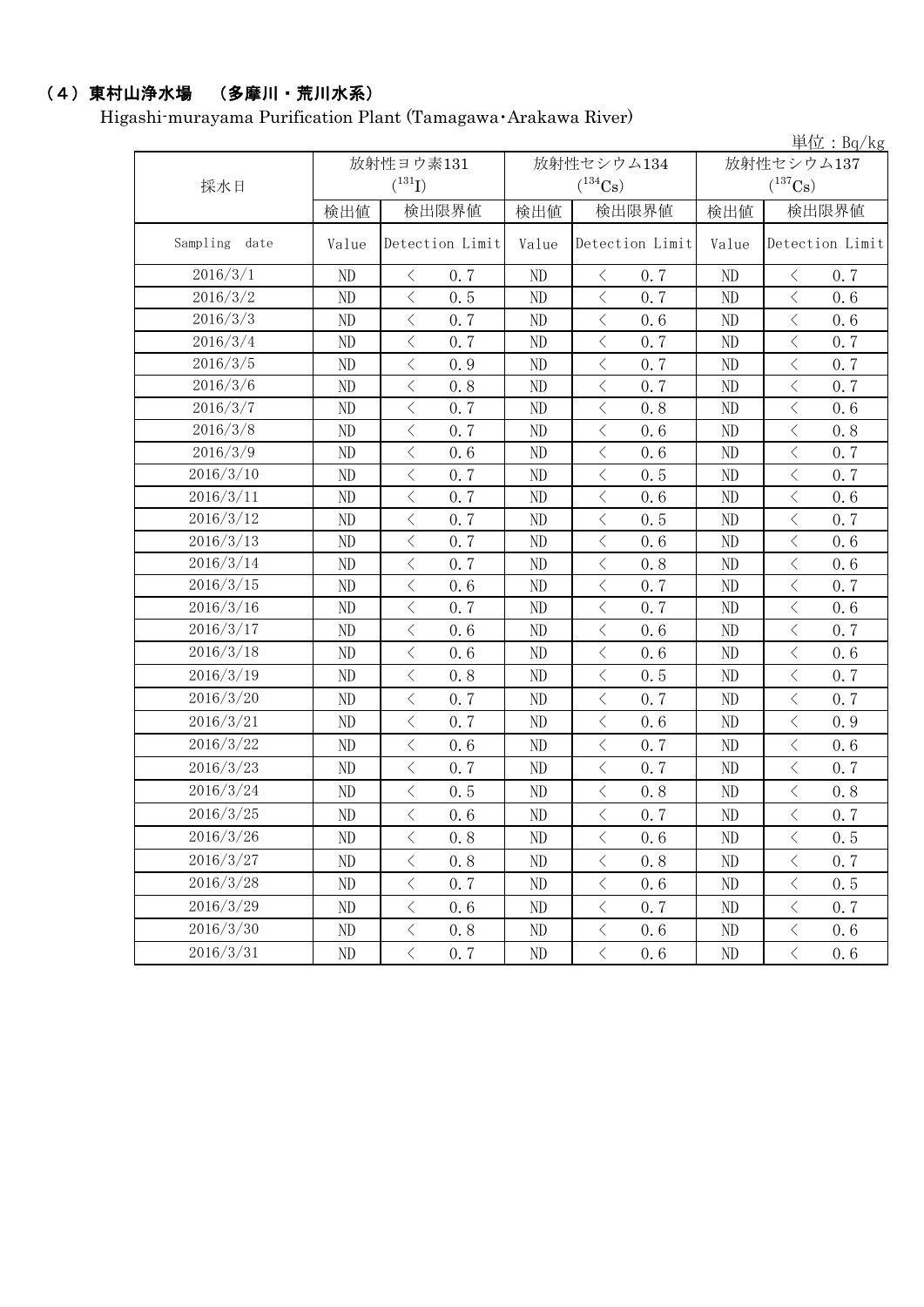# (5)長沢浄水場 (相模川水系)

Nagasawa Purification Plant (Sagamigawa River)

|               |          |                                                 |          | $+12 \cdot 10^{1/118}$                          |            |                                                 |  |  |
|---------------|----------|-------------------------------------------------|----------|-------------------------------------------------|------------|-------------------------------------------------|--|--|
|               |          | 放射性ヨウ素131                                       |          | 放射性セシウム134                                      | 放射性セシウム137 |                                                 |  |  |
| 採水日           |          | $(^{131}I)$                                     |          | $(^{134}\mathrm{Cs})$                           |            | $(^{137}Cs)$                                    |  |  |
|               | 検出値      | 検出限界値                                           | 検出値      | 検出限界値                                           | 検出値        | 検出限界値                                           |  |  |
| Sampling date | Value    | Detection Limit                                 | Value    | Detection Limit                                 | Value      | Detection Limit                                 |  |  |
| 2016/3/1      | ND       | $\big\langle$<br>0, 6                           | ND       | $\langle$<br>0.7                                | ND         | $\big\langle$<br>0.7                            |  |  |
| 2016/3/2      | $\rm ND$ | $\lt$<br>0, 7                                   | ND       | $\,$ $\,$ $\,$<br>0, 7                          | $\rm ND$   | $\lt$<br>0.8                                    |  |  |
| 2016/3/3      | $\rm ND$ | $\, <\,$<br>0.6                                 | ND       | $\hspace{0.1mm} <\hspace{0.1mm}$<br>0.6         | $\rm ND$   | $\, <\,$<br>0.7                                 |  |  |
| 2016/3/4      | $\rm ND$ | $\overline{\left\langle \right\rangle }$<br>0.6 | $\rm ND$ | $\overline{\left\langle \right\rangle }$<br>0.5 | $\rm ND$   | $\overline{\left\langle \right\rangle }$<br>0.6 |  |  |
| 2016/3/5      | ND       | $\langle$<br>0.8                                | ND       | $\overline{\left\langle \right\rangle }$<br>0.8 | ND         | $\langle$<br>0.7                                |  |  |
| 2016/3/6      | ND       | $\langle$<br>0.7                                | ND       | $\lt$<br>0.6                                    | ND         | $\,<\,$<br>0.7                                  |  |  |
| 2016/3/7      | $\rm ND$ | $\langle$<br>0.7                                | ND       | $\langle$<br>0, 6                               | ND         | $\langle$<br>0.6                                |  |  |
| 2016/3/8      | ND       | $\langle$<br>0.8                                | ND       | $\hspace{0.1mm} <\hspace{0.1mm}$<br>0.6         | ND         | $\,$ $\,$ $\,$<br>0.7                           |  |  |
| 2016/3/9      | ND       | $\overline{\langle}$<br>0.7                     | ND       | $\langle$<br>0.6                                | $\rm ND$   | $\langle$<br>0.6                                |  |  |
| 2016/3/10     | $\rm ND$ | $\langle$<br>0, 6                               | ND       | $\langle$<br>0.7                                | ND         | $\,$ $\,$ $\,$<br>0.7                           |  |  |
| 2016/3/11     | $\rm ND$ | $\lt$<br>0, 6                                   | ND       | $\hspace{0.1mm} <\hspace{0.1mm}$<br>0.8         | $\rm ND$   | $\,$ $\,$ $\,$<br>0.7                           |  |  |
| 2016/3/12     | ND       | $\lt$<br>0.9                                    | ND       | $\,$ $\,$ $\,$<br>0.7                           | $\rm ND$   | $\lt$<br>0.8                                    |  |  |
| 2016/3/13     | ND       | $\langle$<br>0.7                                | ND       | $\langle$<br>0.8                                | ND         | $\lt$<br>0.8                                    |  |  |
| 2016/3/14     | $\rm ND$ | $\langle$<br>0.7                                | ND       | $\langle$<br>0.8                                | $\rm ND$   | $\langle$<br>0, 7                               |  |  |
| 2016/3/15     | ND       | $\langle$<br>0.6                                | $\rm ND$ | $\,$ $\,$ $\,$<br>0.7                           | $\rm ND$   | $\langle$<br>0.6                                |  |  |
| 2016/3/16     | ND       | $\langle$<br>0.6                                | ND       | $\lt$<br>0.8                                    | ND         | $\langle$<br>0.6                                |  |  |
| 2016/3/17     | ND       | $\langle$<br>0.7                                | $\rm ND$ | $\,$ $\,$ $\,$<br>0.6                           | $\rm ND$   | $\overline{\left\langle \right\rangle }$<br>0.7 |  |  |
| 2016/3/18     | ND       | $\langle$<br>0.8                                | ND       | $\langle$<br>0.7                                | $\rm ND$   | $\langle$<br>0.7                                |  |  |
| 2016/3/19     | ND       | $\langle$<br>0.8                                | ND       | $\langle$<br>0.7                                | ND         | $\langle$<br>0.9                                |  |  |
| 2016/3/20     | ND       | $\overline{\left\langle \right\rangle }$<br>0.7 | ND       | $\langle$<br>0.7                                | $\rm ND$   | $\overline{\left\langle \right\rangle }$<br>0.8 |  |  |
| 2016/3/21     | $\rm ND$ | $\langle$<br>0.6                                | $\rm ND$ | $\langle$<br>0.7                                | $\rm ND$   | $\lt$<br>0.7                                    |  |  |
| 2016/3/22     | ND       | $\langle$<br>0.7                                | $\rm ND$ | $\langle$<br>0.7                                | $\rm ND$   | $\langle$<br>0.6                                |  |  |
| 2016/3/23     | ND       | $\langle$<br>0.7                                | ND       | $\lt$<br>0.7                                    | $\rm ND$   | $\langle$<br>0.7                                |  |  |
| 2016/3/24     | ND       | $\overline{\left\langle \right\rangle }$<br>0.7 | ND       | $\langle$<br>0.6                                | ND         | $\langle$<br>0.7                                |  |  |
| 2016/3/25     | ND       | $\overline{\left\langle \right\rangle }$<br>0.7 | ND       | $\langle$<br>0, 7                               | ND         | $\overline{\left\langle \right\rangle }$<br>0.7 |  |  |
| 2016/3/26     | ND       | $\overline{\left\langle \right\rangle }$<br>0.8 | $\rm ND$ | $\langle$<br>0.7                                | $\rm ND$   | $\langle$<br>0.7                                |  |  |
| 2016/3/27     | ND       | $\overline{\left\langle \right\rangle }$<br>0.6 | ND       | $\overline{\left\langle \right\rangle }$<br>0.7 | ND         | $\overline{\left\langle \right\rangle }$<br>0.9 |  |  |
| 2016/3/28     | ND       | $\langle$<br>0.7                                | ND       | $\langle$<br>0.7                                | $\rm ND$   | $\,$ $\,$ $\,$<br>0.7                           |  |  |
| 2016/3/29     | ND       | $\langle$<br>0.8                                | ND       | $\langle$<br>0.8                                | $\rm ND$   | $\langle$<br>0.7                                |  |  |
| 2016/3/30     | ND       | $\,$ $\,$ $\,$<br>0.7                           | ND       | $\hspace{0.1mm} <\hspace{0.1mm}$<br>0.5         | ND         | $\bigg\langle$<br>0.6                           |  |  |
| 2016/3/31     | ND       | $\overline{\left\langle \right\rangle }$<br>0.7 | ND       | $\overline{\langle}$<br>0.5                     | ND         | $\overline{\langle}$<br>0.7                     |  |  |

単位:Bq/kg